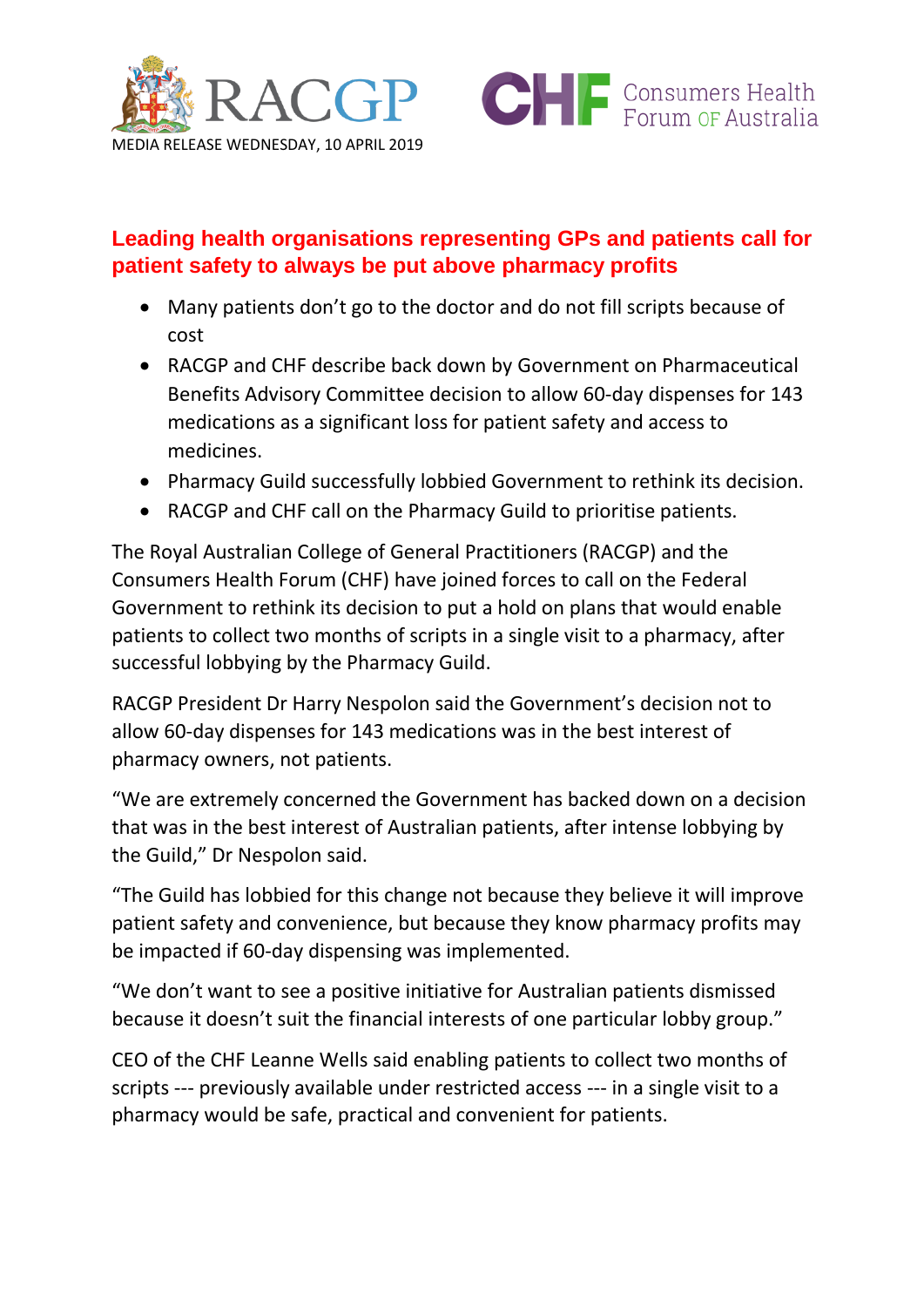



MEDIA RELEASE WEDNESDAY, 10 APRIL 2019

"This policy reversal takes little heed of PBS and the expert, multidisciplinary advice of the PBAC and is counter to undertakings from both sides of politics that PBAC advice will be acted on, Ms Wells said.

"Pharmacy owners derive considerable business as dispensers of PBS medicines. Pharmacists also have widespread community respect. We urge them to display respect for the community and accept the two-month script proposal and recognise the importance of patient convenience and cost savings for patients. The Guild's action dismisses patient interests and risks eroding optimal access to health care.

"There are built in Quality Use of Medicine safeguards to discourage inappropriate use or waste. Whether patients get a two-month script is subject to the prescribing doctor being satisfied that their medication is warranted," Ms Wells said.

"The public needs to be aware that when it comes down to pharmacy profits or patient benefits, the patient comes second to the Guild," RACGP President Dr Harry Nespolon said.

**~ends~**

## **Media contacts**

**Callie Morgan** RACGP, Media Advisor 0439 585 798 [callie.morgan@racgp.org.au](mailto:callie.morgan@racgp.org.au) **Mark Metherell CHF Media 0429111986 m.metherell@chf.org.au**

## **About the RACGP**

The Royal Australian College of General Practitioners (RACGP) was established in 1958 and is Australia's peak general practice representative organisation.

The RACGP has more than 40,000 members working in or towards a career in general practice across metropolitan, regional and rural areas of the country. Nine in every 10 GPs are with the RACGP.

A core objective of the RACGP is to raise awareness of Aboriginal and Torres Strait Islander health needs. As a result, the RACGP established a dedicated Faculty for